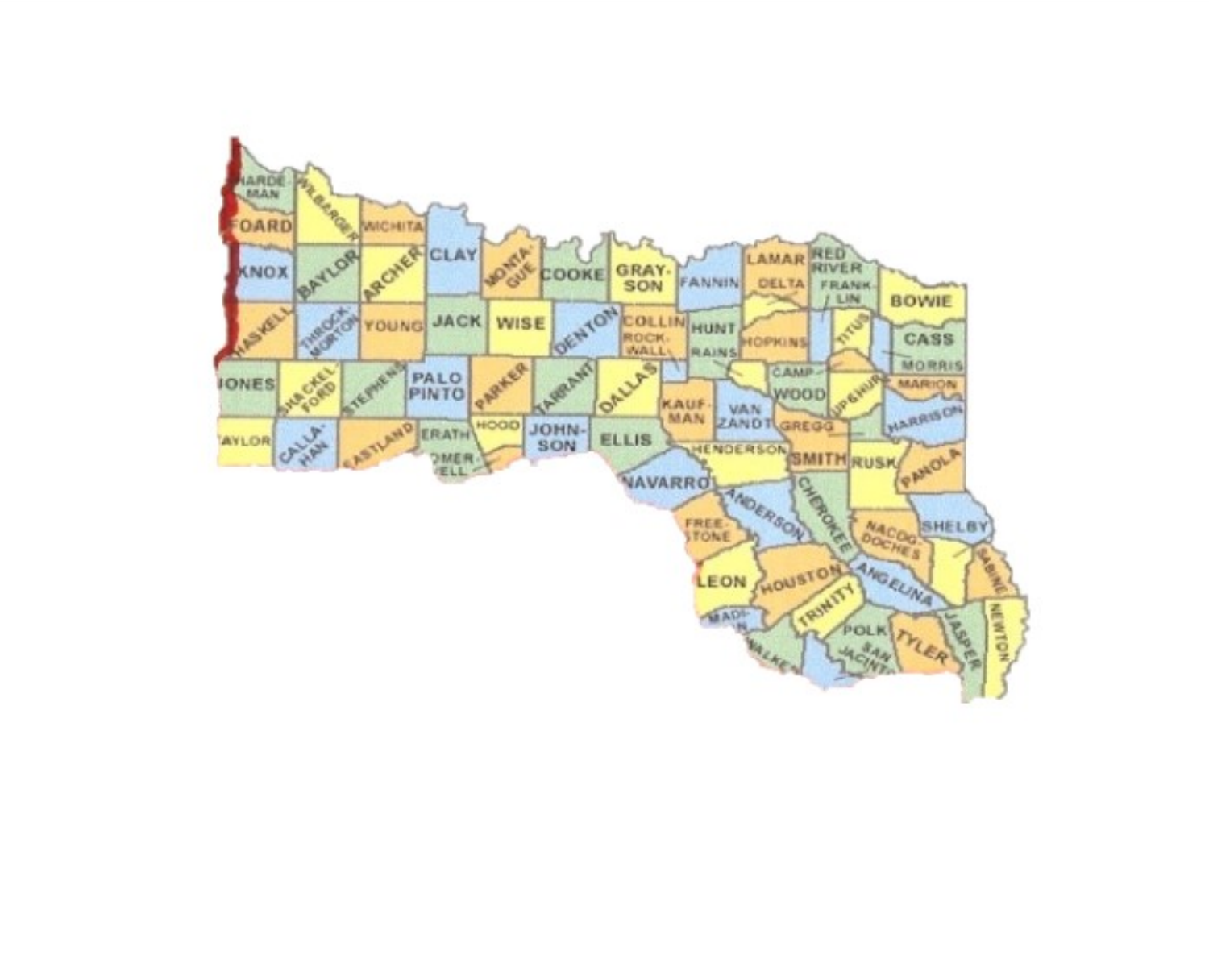## **North (66 Counties)**

- 1. Wichita Burkburnett, Electra, Iowa Park, Wichita Falls
- 2. Clay Bellevue, Byers, Dean, Henrietta, Jolly, Joy, Petrolia
- 3. Montague Bowie, Forestburg, Montague, Nocona, St. Jo
- 4. Cooke Callisburg, Gainesville, Lindsay, Muenster, Oak Ridge
- 5. Archer -Archer City, Holliday, Megargel, Scotland, Windthorst
- 6. Young -Graham, Jean, Loving, Newcastle, Olney
- 7. Jack Bryson, Jacksboro, Jermyn, Perrin
- 8. Wise Alvord, Aurora, Balsora, Boonsvile, Boyd, Briar, Bridgeport, Chico, Cottondale, Decatur, Fairview, Newark, Paradise, Rhome, Runaway Bay, Slidell
- 9. Denton Argyle, Aubrey, Bartonville, Carrollton, Copper Canyon, Corinth, Corral City, Cross Roads, Dallas, Denton, Double Oak, Flower Mound, Fort Worth, Frisco, Hackberry, Haslet, Hebron, Hickory Creek, Highland Village, Justin, Krugerville, Krum, Lake Dallas, Lakewood Village, Lewisville, Lincoln Park, Little Elm, Marshall Creek, Northlake, Oak Point, Pilot Point, Ponder, Providence Village, Roanoke, Sanger, Shady Shores, Southlake, The Colony, Trophy Club, Westlake
- 10. Stephens Breckenridge, Caddo
- 11. Palo Pinto -Gordon, Graford, Mineral Wells, Mingus, Palo Pinto, Santo, Strawn
- 12. Parker -Aledo, Annetta, Azle, Briar, Cool, Hudson Oaks, Millsap, Poolville, Reno, Sanctuary, Springtown, Weatherford, Willow Park
- 13. Tarrant -Arlington, Bedford, Benbrook, Blue Mound, Colleyville, Crowley, Dalworthington Gardens, Eagle Mountain, Edgecliff Village, Euless, Everman, Forest Hill, Fort Worth, Grapevine, Grand Prairie, Haltom City, Hurst, Keller, Kennedale, Lake Worth, Lakeside, Newark, North Richland Hills, Pantego, Pecan Acres, Pelican Bay, Rendon, Richland Hills, River Oaks, Saginaw, Sansom Park, Southlake, Watauga, Westover Hills, Westworth Village, White Settlement
- 14. Eastland Carbon, Cisco, Desdemona, Eastland, Gorman, Ranger, Rising Star
- 15. Erath Dublin, Morgan Mill, Stephenville
- 16. Hood Cresson, Granbury, Lipan, Oak Trail Shores, Pecan Plantation, Tolar
- 17. Somervell -Glen Rose, Rainbow
- 18. Johnson -Alvarado, Briaroaks, Burleson, Cleburne, Cross Timber, Godley, Grandview, Joshua, Keene, Rio
- Vista, Venus
- 19. Grayson Bells, Collinsville, Denison, Dorchester, Gunter, Howe, Knollwood, Pottsboro, Sadler, Sherman, Southmayd, Tioga, Tom Bean, Van Alstyne, Whitesboro, Whitewright
- 20. Fannin Bailey, Bonham, Dodd City, Ector, Honey Grove, Ivanhoe, Ladonia, Leonard, Monkstown, Randolph, Ravenna, Savoy, Telephone, Trenton, Windom
- 21. Lamar Blossom, Deport, Paris, Powderly, Roxton, Sumner
- 22. Red River -Annona, Avery, Bogata, Clarksville, Detroit
- 23. Bowie Dalby Springs, De Kalb, Hooks, Leary, Maud, Nash, New Boston, Red Lick, Redwater, Simms, Texarkana, Wake Village
- 24. Collin McKinney
- 25. Hunt Caddo Mills, Campbell, Celeste, Commerce, Greenville, Lone Oak, Quinlan, West Tawakoni, Wolfe **City**
- 26. Delta Ben Franklin, Cooper, Klondike, Pecan Gap
- 27. Hopkins Brashear, Como, Cumby, Pickton, Saltillo, Sulphur Bluff, Sulphur Springs, Tira
- 28. Franklin Mount Vernon, Scroggins, Winnsboro
- 29. Titus Cookville, Mount Pleasant, Talco, Winfield
- 30. Morris Daingerfield, Lone Star, Naples, Omaha
- 31. Cass -Atlanta, Avinger, Bivins, Bloomburg, Bryans Mill, Domino, Douglassville, Hughes Springs, Linden, Marietta, Queen City
- 32. Dallas Addison, Balch Springs, Cedar Hill, Carrollton, Cockrell Hill, Combine, Coppell, Dallas, DeSoto, Duncanville, Farmers Branch, Ferris, Garland, Glenn Heights, Grand Prairie, Grapevine, Highland Park, Hutchins, Irving, Lancaster, Lewisville, Mesquite, Ovilla, Rowlett, Seagoville, Sunnyvale, University Park, Wilmer
- 33. Rockwall Fate, Heath, Mclendon-Chisholm, Mobile City, Rockwall, Rowlett, Royse City